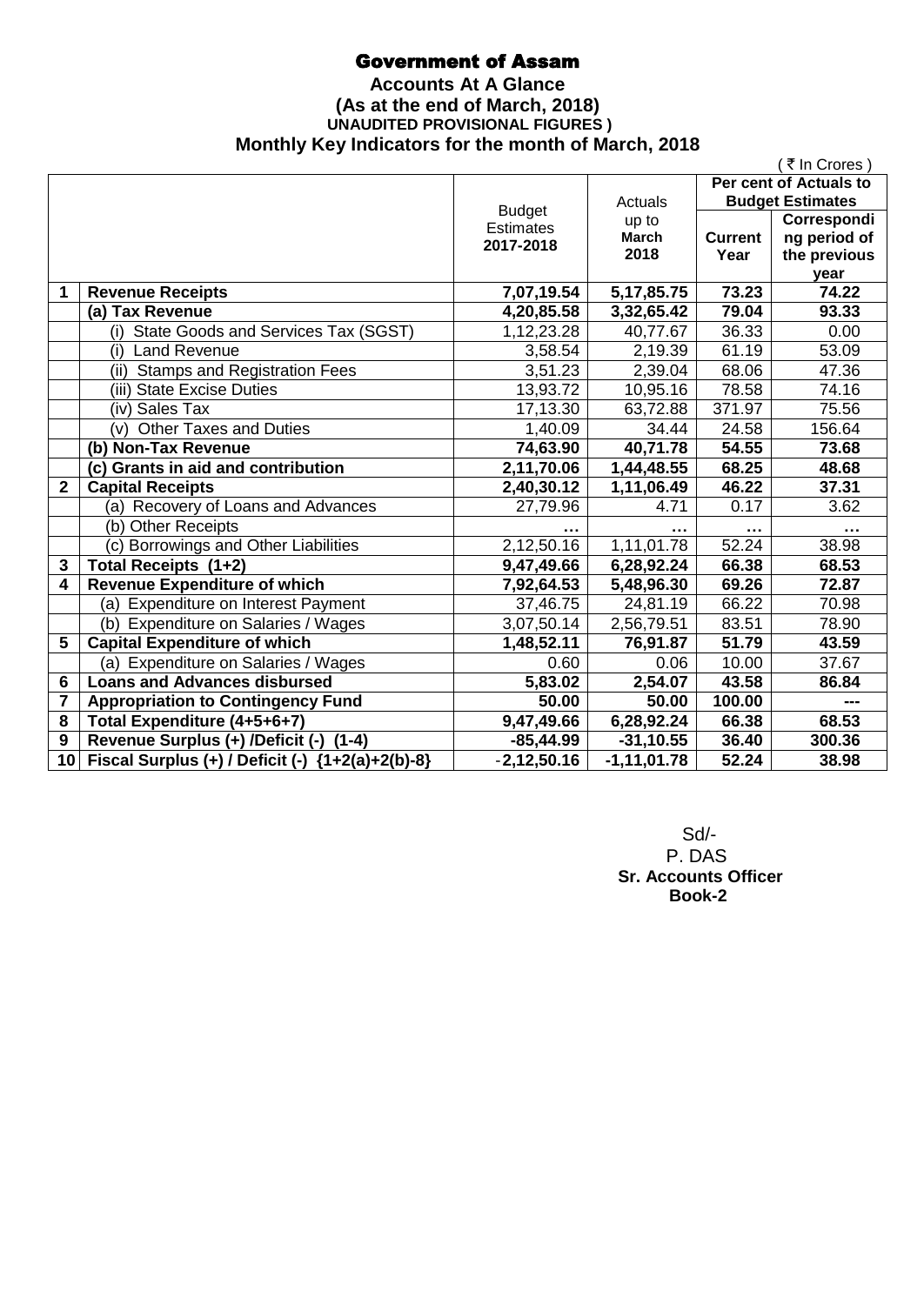#### Monthly trend of **TAX REVENUE** ( Refer to Item No. 1 (a) of Monthly Accounts at a Glance )

|                  |                |                    |                | ₹ In crores)       |
|------------------|----------------|--------------------|----------------|--------------------|
|                  | 2017-18        |                    | 2016-17        |                    |
| <b>Months</b>    | <b>MONTHLY</b> | <b>PROGRESSIVE</b> | <b>MONTHLY</b> | <b>PROGRESSIVE</b> |
| <b>APRIL</b>     | 1,086.22       | 1,086.22           | 2,177.07       | 2,177.07           |
| <b>MAY</b>       | 4,250.07       | 5,336.29           | 2,193.61       | 4,370.68           |
| <b>JUNE</b>      | 2,662.84       | 7,999.13           | 2,214.93       | 6.858.61           |
| <b>JULY</b>      | 1,784.45       | 9,783.58           | 2,209.20       | 8,794.81           |
| <b>AUGUST</b>    | 1,723.13       | 11,506.71          | 2,216.56       | 11,011.37          |
| <b>SEPTEMBER</b> | 3,046.59       | 14,553.30          | 2,258.27       | 13,269.64          |
| <b>OCTOBER</b>   | 3,755.53       | 18,308.83          | 2,304.63       | 15,574.27          |
| <b>NOVEMBER</b>  | 2,710.16       | 21,018.99          | 1,728.83       | 17,303.10          |
| <b>DECEMBER</b>  | 2,624.40       | 23,643.39          | 3,854.86       | 21,157.96          |
| <b>JANUARY</b>   | 2,016.61       | 25,660.00          | 1,612.47       | 22,770.43          |
| <b>FEBRUARY</b>  | 2,332.28       | 27,992.28          | 2,048.89       | 24,819.32          |
| <b>MARCH</b>     | 5,273.14       | 33,265.42          | 7,448.88       | 32,268.20          |

**Note :** As the details of excluded accounts are not likely to be the same for the current and corresponding periods, the comparison will be indicative only. For details of excluded accounts, reference to Accounts at a Glance is invited.

#### Monthly trend of **NON-TAX REVENUE** ( Refer to Item No. 1 (b) of Monthly Accounts at a Glance )

|                  |                |                    |                | ∶₹ In crores )     |
|------------------|----------------|--------------------|----------------|--------------------|
| <b>Months</b>    |                | 2017-18            | 2016-17        |                    |
|                  | <b>MONTHLY</b> | <b>PROGRESSIVE</b> | <b>MONTHLY</b> | <b>PROGRESSIVE</b> |
| <b>APRIL</b>     | 192.25         | 192.25             | 166.18         | 166.18             |
| <b>MAY</b>       | 205.65         | 397.90             | 186.78         | 352.96             |
| <b>JUNE</b>      | 229.26         | 627.16             | 219.41         | 572.37             |
| <b>JULY</b>      | 178.15         | 805.31             | 198.40         | 770.77             |
| <b>AUGUST</b>    | 338.46         | 1,143.77           | 1,660.97       | 2,431.74           |
| <b>SEPTEMBER</b> | 102.44         | 1,246.21           | 224.28         | 2,656.02           |
| <b>OCTOBER</b>   | 303.37         | 1,549.58           | 237.71         | 2,893.73           |
| <b>NOVEMBER</b>  | 218.02         | 1,767.60           | 279.25         | 3,172.98           |
| <b>DECEMBER</b>  | 336.37         | 2,103.97           | 257.19         | 3,430.17           |
| <b>JANUARY</b>   | 930.21         | 3,034.18           | 264.67         | 3,694.84           |
| <b>FEBRUARY</b>  | 253.84         | 3,288.02           | 98.89          | 3,793.73           |
| <b>MARCH</b>     | 783.76         | 4,071.78           | 514.05         | 4,307.78           |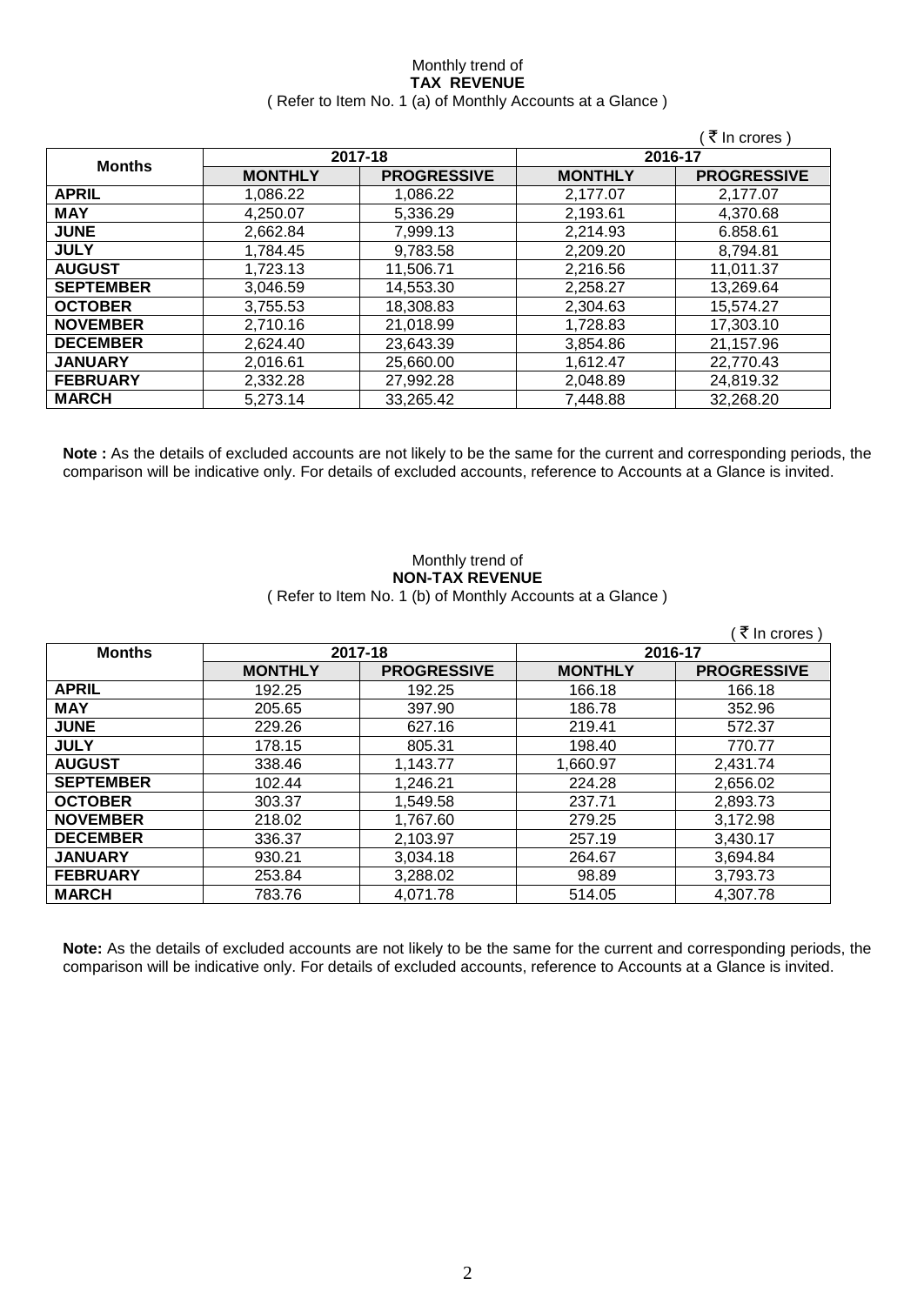## Monthly trend of **GRANTS-IN-AID AND CONTRIBUTION**

( Refer to Item No. 1 (c) of Monthly Accounts at a Glance )

 $\sqrt{7}$  In crores )

| <b>Months</b>    |                | 2017-18            | 2016-17        |                    |
|------------------|----------------|--------------------|----------------|--------------------|
|                  |                |                    |                |                    |
|                  | <b>MONTHLY</b> | <b>PROGRESSIVE</b> | <b>MONTHLY</b> | <b>PROGRESSIVE</b> |
| <b>APRIL</b>     | 0.00           | 0.00               | 443.89         | 443.89             |
| <b>MAY</b>       | 1.045.17       | 1,045.17           | 781.92         | 1,225.81           |
| <b>JUNE</b>      | 1.054.06       | 2,099.23           | 908.51         | 2,134.32           |
| <b>JULY</b>      | 2,086.29       | 4,185.52           | 1,104.10       | 3,238.42           |
| <b>AUGUST</b>    | 1,002.04       | 5,187.56           | 515.02         | 3,753.44           |
| <b>SEPTEMBER</b> | 621.50         | 5,809.06           | 2,138.89       | 5,892.33           |
| <b>OCTOBER</b>   | 819.45         | 6,628.51           | 406.10         | 6,298.43           |
| <b>NOVEMBER</b>  | 1.001.77       | 7,630.28           | 500.94         | 6,799.37           |
| <b>DECEMBER</b>  | 1,697.31       | 9,327.59           | 948.64         | 7,748.01           |
| <b>JANUARY</b>   | 517.06         | 9,844.65           | 458.34         | 8,206.35           |
| <b>FEBRUARY</b>  | 719.73         | 10,564.38          | 901.98         | 9,108.33           |
| <b>MARCH</b>     | 3.884.17       | 14,448.55          | 3.431.75       | 12,540.08          |

**Note :** As the details of excluded accounts are not likely to be the same for the current and corresponding periods, the comparison will be indicative only. For details of excluded accounts, reference to Accounts at a Glance is invited.

#### Monthly trend of **RECOVERY OF LOANS AND ADVANCES** ( Refer to Item No. 2 (a) of Monthly Accounts at a Glance )

| ्रे In crores )  |                |                    |                |                    |  |
|------------------|----------------|--------------------|----------------|--------------------|--|
| <b>Months</b>    | 2017-18        |                    | 2016-17        |                    |  |
|                  | <b>MONTHLY</b> | <b>PROGRESSIVE</b> | <b>MONTHLY</b> | <b>PROGRESSIVE</b> |  |
| <b>APRIL</b>     | 1.06           | 1.06               | 0.41           | 0.41               |  |
| <b>MAY</b>       | 0.28           | 1.34               | 1.04           | 1.45               |  |
| <b>JUNE</b>      | 0.50           | 1.84               | 1.00           | 2.45               |  |
| <b>JULY</b>      | 0.33           | 2.17               | 13.14          | 15.59              |  |
| <b>AUGUST</b>    | 0.32           | 2.49               | 0.36           | 15.95              |  |
| <b>SEPTEMBER</b> | 0.38           | 2.87               | 0.24           | 16.18              |  |
| <b>OCTOBER</b>   | 0.13           | 3.00               | 0.22           | 16.40              |  |
| <b>NOVEMBER</b>  | 0.30           | 3.30               | 0.22           | 16.62              |  |
| <b>DECEMBER</b>  | 0.47           | 3.77               | 2.88           | 19.50              |  |
| <b>JANUARY</b>   | 0.19           | 3.96               | 0.61           | 20.11              |  |
| <b>FEBRUARY</b>  | 0.28           | 4.24               | 0.16           | 20.27              |  |
| <b>MARCH</b>     | 0.47           | 4.71               | 0.36           | 20.63              |  |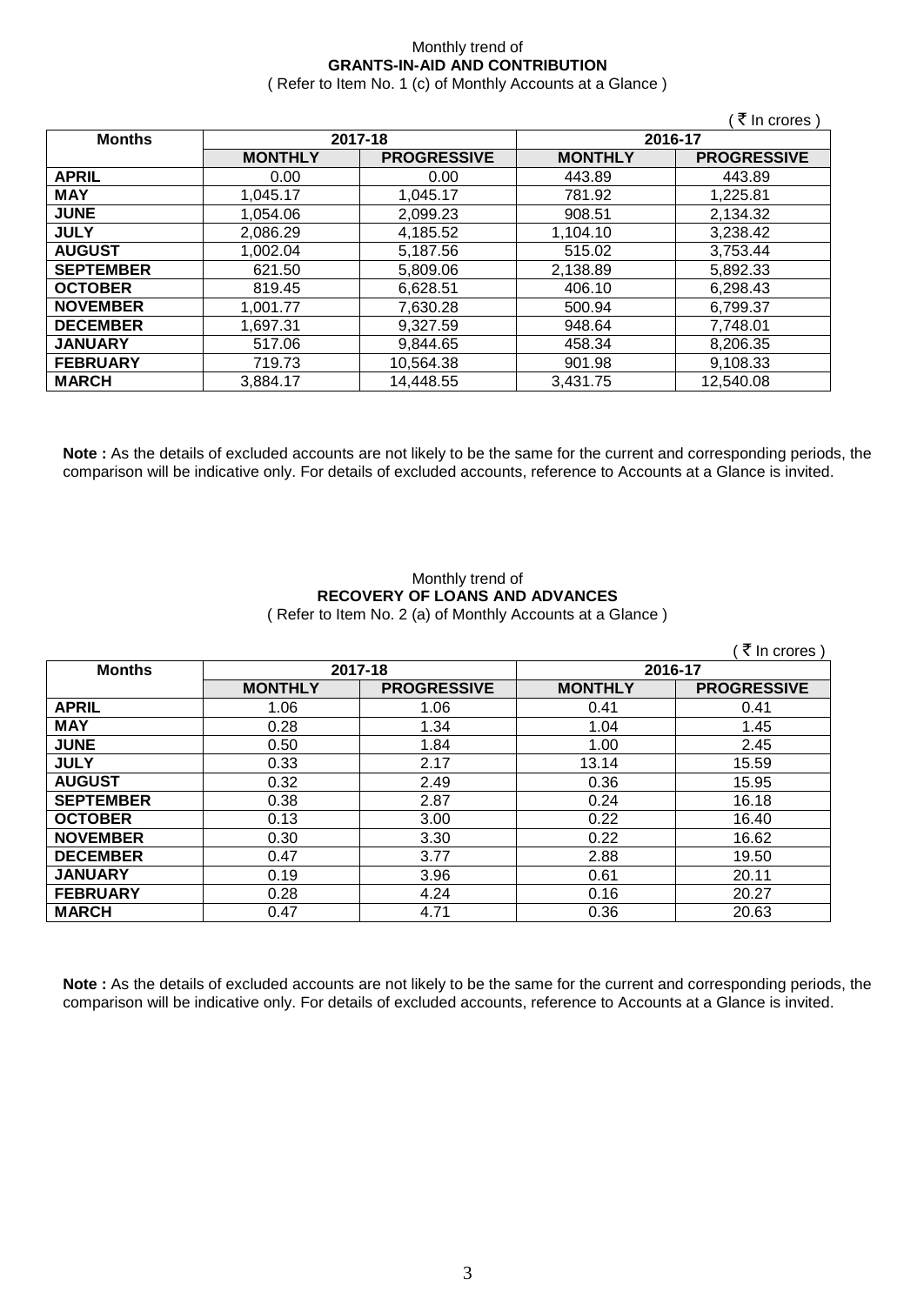#### Monthly trend of **OTHER RECEIPTS** ( Refer to Item No. 2 (b) of Monthly Accounts at a Glance )

|                  |                |                    |                | (₹In crores)       |
|------------------|----------------|--------------------|----------------|--------------------|
| <b>Months</b>    | 2017-18        |                    | 2016-17        |                    |
|                  | <b>MONTHLY</b> | <b>PROGRESSIVE</b> | <b>MONTHLY</b> | <b>PROGRESSIVE</b> |
| <b>APRIL</b>     | 0.00           | 0.00               | 0.00           | 0.00               |
| <b>MAY</b>       | 0.00           | 0.00               | 0.00           | 0.00               |
| <b>JUNE</b>      | 0.00           | 0.00               | 0.00           | 0.00               |
| <b>JULY</b>      | 0.00           | 0.00               | 0.00           | 0.00               |
| <b>AUGUST</b>    | 0.00           | 0.00               | 0.00           | 0.00               |
| <b>SEPTEMBER</b> | 0.00           | 0.00               | 0.00           | 0.00               |
| <b>OCTOBER</b>   | 0.00           | 0.00               | 0.00           | 0.00               |
| <b>NOVEMBER</b>  | 0.00           | 0.00               | 0.00           | 0.00               |
| <b>DECEMBER</b>  | 0.00           | 0.00               | 0.00           | 0.00               |
| <b>JANUARY</b>   | 0.00           | 0.00               | 0.00           | 0.00               |
| <b>FEBRUARY</b>  | 0.00           | 0.00               | 0.00           | 0.00               |
| <b>MARCH</b>     | 0.00           | 0.00               | 0.00           | 0.00               |

**Note :** As the details of excluded accounts are not likely to be the same for the current and corresponding periods, the comparison will be indicative only. For details of excluded accounts, reference to Accounts at a Glance is invited.

#### Monthly trend of **BORROWINGS AND OTHER LIABILITIES** ( Refer to Item No. 2 (c) of Monthly Accounts at a Glance )

| (₹ In crores)    |                |                    |                |                    |
|------------------|----------------|--------------------|----------------|--------------------|
| <b>Months</b>    | 2017-18        |                    | 2016-17        |                    |
|                  | <b>MONTHLY</b> | <b>PROGRESSIVE</b> | <b>MONTHLY</b> | <b>PROGRESSIVE</b> |
| <b>APRIL</b>     | 1,199.78       | 1,199.78           | $-868.08$      | $-868.08$          |
| <b>MAY</b>       | $-3.095.96$    | $-1.896.18$        | 54.76          | $-813.32$          |
| <b>JUNE</b>      | 128.88         | $-1,767.30$        | $-848.10$      | $-1661.42$         |
| <b>JULY</b>      | 1.127.10       | $-640.20$          | $-858.89$      | $-2.520.31$        |
| <b>AUGUST</b>    | 1,972.65       | 1.332.45           | $-366.39$      | $-2,886.70$        |
| <b>SEPTEMBER</b> | 2.175.91       | 3.508.36           | $-1.296.01$    | $-4.182.71$        |
| <b>OCTOBER</b>   | $-4.407.22$    | $-898.86$          | 1,249.24       | $-2,933.47$        |
| <b>NOVEMBER</b>  | $-142.57$      | $-1.041.43$        | 754.47         | $-2.179.00$        |
| <b>DECEMBER</b>  | $-1,865.51$    | $-2,906.94$        | -108.02        | $-2,287.02$        |
| <b>JANUARY</b>   | 1.372.17       | $-1.534.96$        | 1.999.32       | $-287.70$          |
| <b>FEBRUARY</b>  | 4.467.93       | 2.932.97           | 1.549.98       | 1,262.28           |
| <b>MARCH</b>     | 8.168.81       | 11.101.78          | 3.216.23       | 4.478.51           |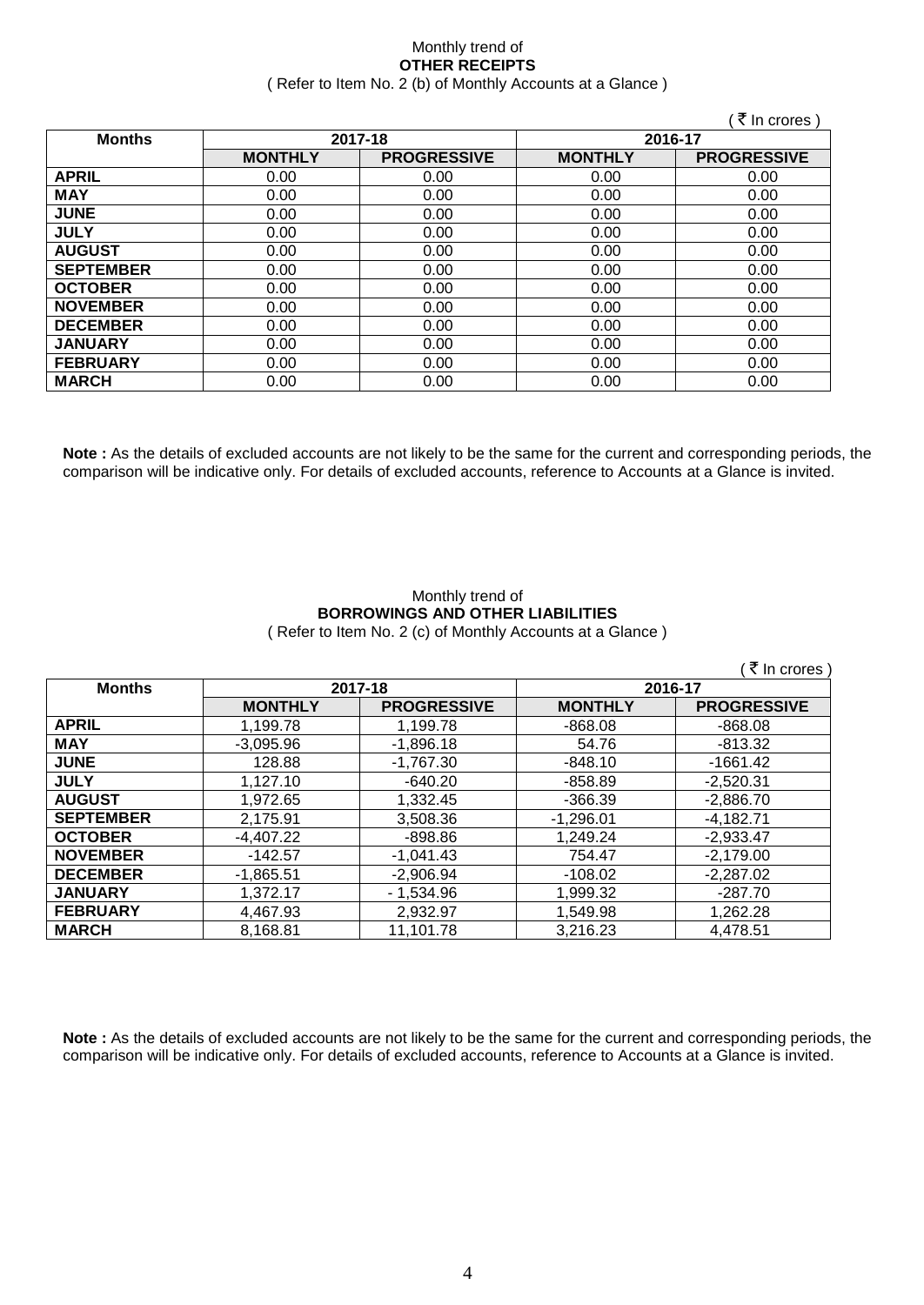#### Monthly trend of **TOTAL RECEIPTS** ( Refer to Item No. 3 of Monthly Accounts at a Glance )

|                  |                |                    |                | ∶ ₹ In crores )    |
|------------------|----------------|--------------------|----------------|--------------------|
| <b>Months</b>    |                | 2017-18            | 2016-17        |                    |
|                  | <b>MONTHLY</b> | <b>PROGRESSIVE</b> | <b>MONTHLY</b> | <b>PROGRESSIVE</b> |
| <b>APRIL</b>     | 2,479.31       | 2,479.31           | 1,919.47       | 1,919.47           |
| <b>MAY</b>       | 2.405.21       | 4.884.52           | 3.218.11       | 5.137.57           |
| <b>JUNE</b>      | 4.075.54       | 8,960.06           | 2.495.75       | 7.633.33           |
| <b>JULY</b>      | 5,176.32       | 14,136.38          | 2,665.95       | 10,299.28          |
| <b>AUGUST</b>    | 5,036.60       | 19,172.98          | 4,026.52       | 14,325.80          |
| <b>SEPTEMBER</b> | 5,946.82       | 25,119.80          | 3,325.66       | 17,651.46          |
| <b>OCTOBER</b>   | 471.26         | 25,591.06          | 4,197.90       | 21,849.36          |
| <b>NOVEMBER</b>  | 3,787.68       | 29,378.74          | 3,263.71       | 25,113.07          |
| <b>DECEMBER</b>  | 2.793.04       | 32,171.78          | 4,955.55       | 30.068.62          |
| <b>JANUARY</b>   | 4,836.05       | 37,007.83          | 4,335.41       | 34,404.03          |
| <b>FEBRUARY</b>  | 7,774.06       | 44,781.89          | 4,599.90       | 39,003.93          |
| <b>MARCH</b>     | 18,110.35      | 62,892.24          | 14,611.27      | 53,615.20          |

**Note** : As the details of excluded accounts are not likely to be the same for the current and corresponding periods, the comparison will be indicative only. For details of excluded accounts, reference to Accounts at a Glance is invited.

#### Monthly trend of **EXPENDITURE ON INTEREST PAYMENT** ( Refer to Item No. 4 (a) of Monthly Accounts at a Glance )

|                  |                |                    |                | ∶₹ In crores )     |
|------------------|----------------|--------------------|----------------|--------------------|
| <b>Months</b>    | 2017-18        |                    | 2016-17        |                    |
|                  | <b>MONTHLY</b> | <b>PROGRESSIVE</b> | <b>MONTHLY</b> | <b>PROGRESSIVE</b> |
| <b>APRIL</b>     | 115.65         | 115.65             | 103.52         | 103.52             |
| <b>MAY</b>       | 32.94          | 148.59             | 317.46         | 420.98             |
| <b>JUNE</b>      | 203.98         | 352.57             | $-79.86$       | 341.12             |
| <b>JULY</b>      | 189.05         | 541.62             | 164.90         | 506.02             |
| <b>AUGUST</b>    | 254.39         | 796.01             | 237.59         | 743.61             |
| <b>SEPTEMBER</b> | 352.36         | 1,148.37           | 347.06         | 1,090.67           |
| <b>OCTOBER</b>   | 56.36          | 1,204.73           | 112.28         | 1,202.95           |
| <b>NOVEMBER</b>  | 198.86         | 1,403.59           | 80.42          | 1,283.37           |
| <b>DECEMBER</b>  | 187.61         | 1,591.20           | 131.78         | 1415.15            |
| <b>JANUARY</b>   | 209.73         | 1,800.93           | 193.15         | 1,608.30           |
| <b>FEBRUARY</b>  | 293.80         | 2,094.73           | 261.49         | 1,869.79           |
| <b>MARCH</b>     | 386.46         | 2,481.19           | 408.14         | 2,277.93           |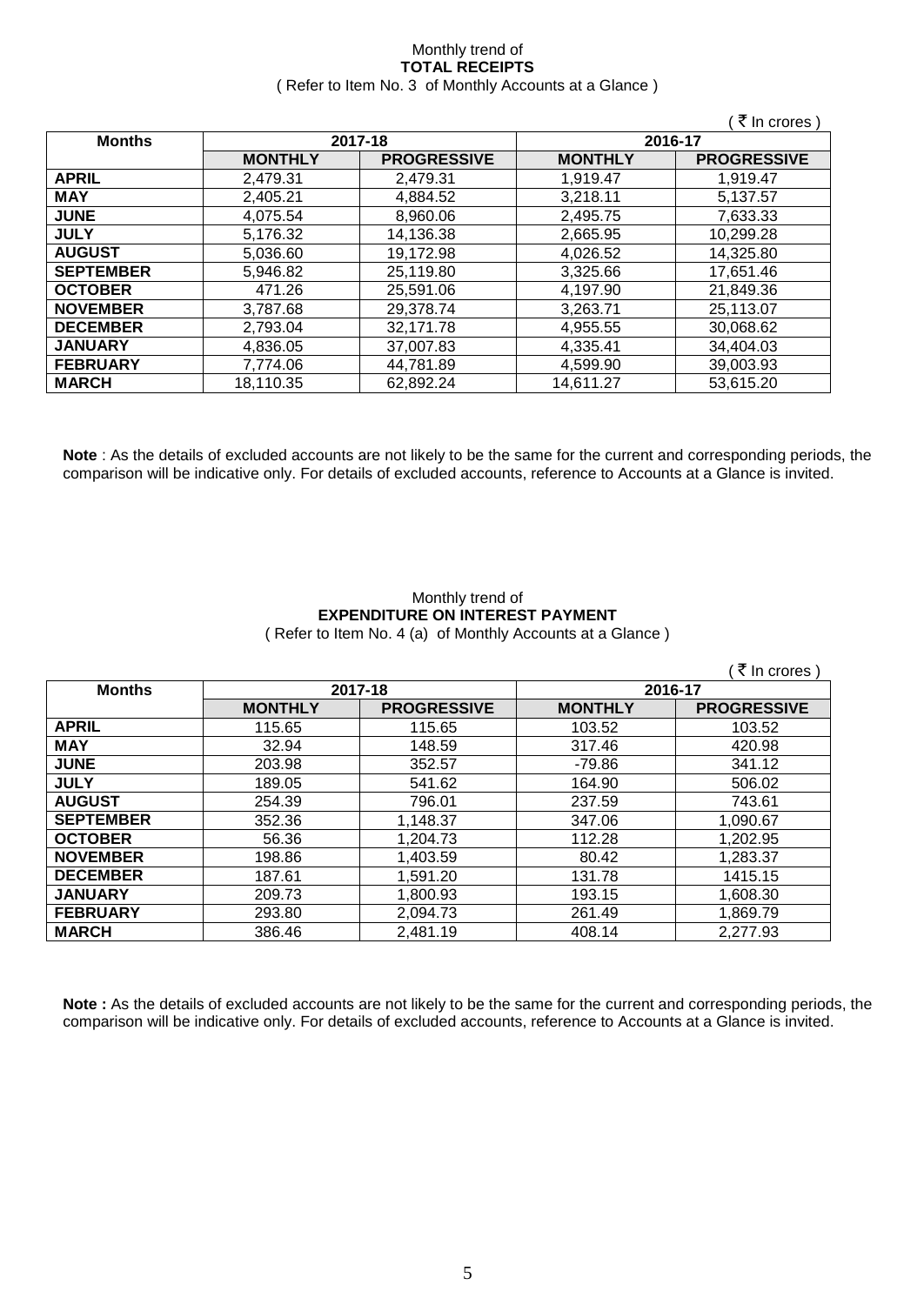#### Monthly trend of **REVENUE EXPENDITURE** ( Refer to Item No. 4 of Monthly Accounts at a Glance )

|                  |                |                    |                | ็ ₹ In crores)     |
|------------------|----------------|--------------------|----------------|--------------------|
|                  |                | 2017-18            | 2016-17        |                    |
| <b>Months</b>    | <b>MONTHLY</b> | <b>PROGRESSIVE</b> | <b>MONTHLY</b> | <b>PROGRESSIVE</b> |
| <b>APRIL</b>     | 2,448.53       | 2,448.53           | 1,914.34       | 1,914.34           |
| <b>MAY</b>       | 2,367.63       | 4,816.16           | 3,033.16       | 4,947.50           |
| <b>JUNE</b>      | 3,928.76       | 8,744.92           | 2,399.21       | 7,346.71           |
| <b>JULY</b>      | 4,880.04       | 13,624.96          | 2,434.50       | 9,781.21           |
| <b>AUGUST</b>    | 4.634.74       | 18,259.70          | 3.803.68       | 13,584.89          |
| <b>SEPTEMBER</b> | 5,716.28       | 23,975.98          | 2,997.54       | 16,582.43          |
| <b>OCTOBER</b>   | 24.21          | 24,000.19          | 3,723.35       | 20,305.78          |
| <b>NOVEMBER</b>  | 3,566.69       | 27,566.88          | 3,084.90       | 23,390.68          |
| <b>DECEMBER</b>  | 2,654.82       | 30,221.70          | 4.548.26       | 27,938.94          |
| <b>JANUARY</b>   | 4,466.61       | 34,688.31          | 3,823.97       | 31,762.91          |
| <b>FEBRUARY</b>  | 6.095.86       | 40,784.17          | 4.010.77       | 35,773.68          |
| <b>MARCH</b>     | 14,112.13      | 54,896.30          | 12,164.28      | 47,937.96          |

**Note :** As the details of excluded accounts are not likely to be the same for the current and corresponding periods, the comparison will be indicative only. For details of excluded accounts, reference to Accounts at a Glance is invited.

#### Monthly trend of **CAPITAL EXPENDITURE**  ( Refer to Item No. 5 of Monthly Accounts at a Glance )

|                  |                |                    |                | (₹ In crores)      |
|------------------|----------------|--------------------|----------------|--------------------|
|                  |                | 2017-18            |                | 2016-17            |
| <b>Months</b>    | <b>MONTHLY</b> | <b>PROGRESSIVE</b> | <b>MONTHLY</b> | <b>PROGRESSIVE</b> |
| <b>APRIL</b>     | 29.68          | 29.68              | 5.13           | 5.13               |
| <b>MAY</b>       | 37.58          | 67.26              | 184.95         | 190.08             |
| <b>JUNE</b>      | 146.63         | 213.89             | 96.39          | 286.47             |
| <b>JULY</b>      | 295.83         | 509.72             | 231.44         | 517.91             |
| <b>AUGUST</b>    | 400.53         | 910.25             | 222.83         | 740.74             |
| <b>SEPTEMBER</b> | 227.22         | 1,137.47           | 325.83         | 1,066.57           |
| <b>OCTOBER</b>   | 445.09         | 1,582.56           | 463.85         | 1,530.42           |
| <b>NOVEMBER</b>  | 193.17         | 1,775.73           | 178.26         | 1,708.68           |
| <b>DECEMBER</b>  | 88.22          | 1,863.95           | 344.04         | 2,052.72           |
| <b>JANUARY</b>   | 347.04         | 2,210.99           | 477.44         | 2,530.16           |
| <b>FEBRUARY</b>  | 1,658.90       | 3,869.89           | 271.09         | 2,801.25           |
| <b>MARCH</b>     | 3,821.98       | 7,691.87           | 2,376.58       | 5,177.83           |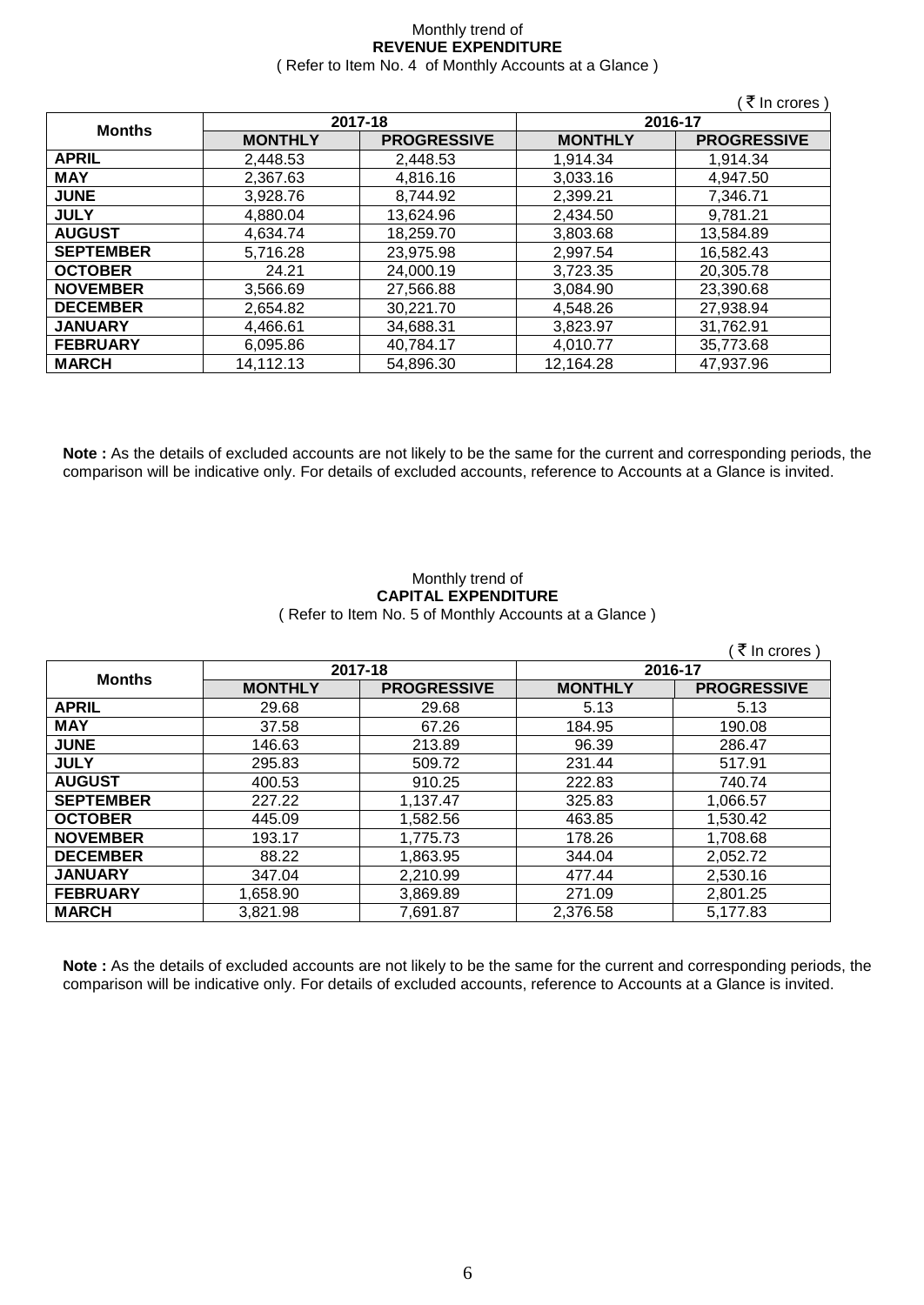## Monthly trend of **LOANS AND ADVANCES DISBURSED**

( Refer to Item No. 6 of Monthly Accounts at a Glance )

|                  |                |                    |                | (₹ In crores)      |
|------------------|----------------|--------------------|----------------|--------------------|
| <b>Months</b>    |                | 2017-18            | 2016-17        |                    |
|                  | <b>MONTHLY</b> | <b>PROGRESSIVE</b> | <b>MONTHLY</b> | <b>PROGRESSIVE</b> |
| <b>APRIL</b>     | 1.10           | 1.10               | 0.00           | 0.00               |
| <b>MAY</b>       | 0.00           | 1.10               | 0.00           | 0.00               |
| <b>JUNE</b>      | 0.15           | 1.25               | 0.15           | 0.15               |
| <b>JULY</b>      | 0.45           | 1.70               | 0.01           | 0.16               |
| <b>AUGUST</b>    | 1.33           | 3.03               | 0.01           | 0.17               |
| <b>SEPTEMBER</b> | 3.32           | 6.35               | 2.29           | 2.46               |
| <b>OCTOBER</b>   | 1.96           | 8.31               | 10.70          | 13.16              |
| <b>NOVEMBER</b>  | 27.82          | 36.13              | 0.55           | 13.71              |
| <b>DECEMBER</b>  | 0.00           | 36.13              | 63.25          | 76.96              |
| <b>JANUARY</b>   | 22.40          | 58.53              | 34.00          | 110.96             |
| <b>FEBRUARY</b>  | 19.30          | 77.83              | 318.04         | 429.00             |
| <b>MARCH</b>     | 176.24         | 254.07             | 70.41          | 499.41             |

**Note :** As the details of excluded accounts are not likely to be the same for the current and corresponding periods, the comparison will be indicative only. For details of excluded accounts, reference to Accounts at a Glance is invited.

#### Monthly trend of **Appropriation to Contingency Fund** ( Refer to Item No. 7 of Monthly Accounts at a Glance )

|                  |                |                    |                | ∶ ₹ In crores)     |
|------------------|----------------|--------------------|----------------|--------------------|
| <b>Months</b>    | 2017-18        |                    | 2016-17        |                    |
|                  | <b>MONTHLY</b> | <b>PROGRESSIVE</b> | <b>MONTHLY</b> | <b>PROGRESSIVE</b> |
| <b>APRIL</b>     | 0.00           | 0.00               | 0.00           | 0.00               |
| <b>MAY</b>       | 0.00           | 0.00               | 0.00           | 0.00               |
| <b>JUNE</b>      | 0.00           | 0.00               | 0.00           | 0.00               |
| <b>JULY</b>      | 0.00           | 0.00               | 0.00           | 0.00               |
| <b>AUGUST</b>    | 0.00           | 0.00               | 0.00           | 0.00               |
| <b>SEPTEMBER</b> | 0.00           | 0.00               | 0.00           | 0.00               |
| <b>OCTOBER</b>   | 0.00           | 0.00               | 0.00           | 0.00               |
| <b>NOVEMBER</b>  | 50.00          | 50.00              | 0.00           | 0.00               |
| <b>DECEMBER</b>  | 0.00           | 50.00              | 0.00           | 0.00               |
| <b>JANUARY</b>   | 0.00           | 50.00              | 0.00           | 0.00               |
| <b>FEBRUARY</b>  | 0.00           | 50.00              | 0.00           | 0.00               |
| <b>MARCH</b>     | 0.00           | 50.00              | 0.00           | 0.00               |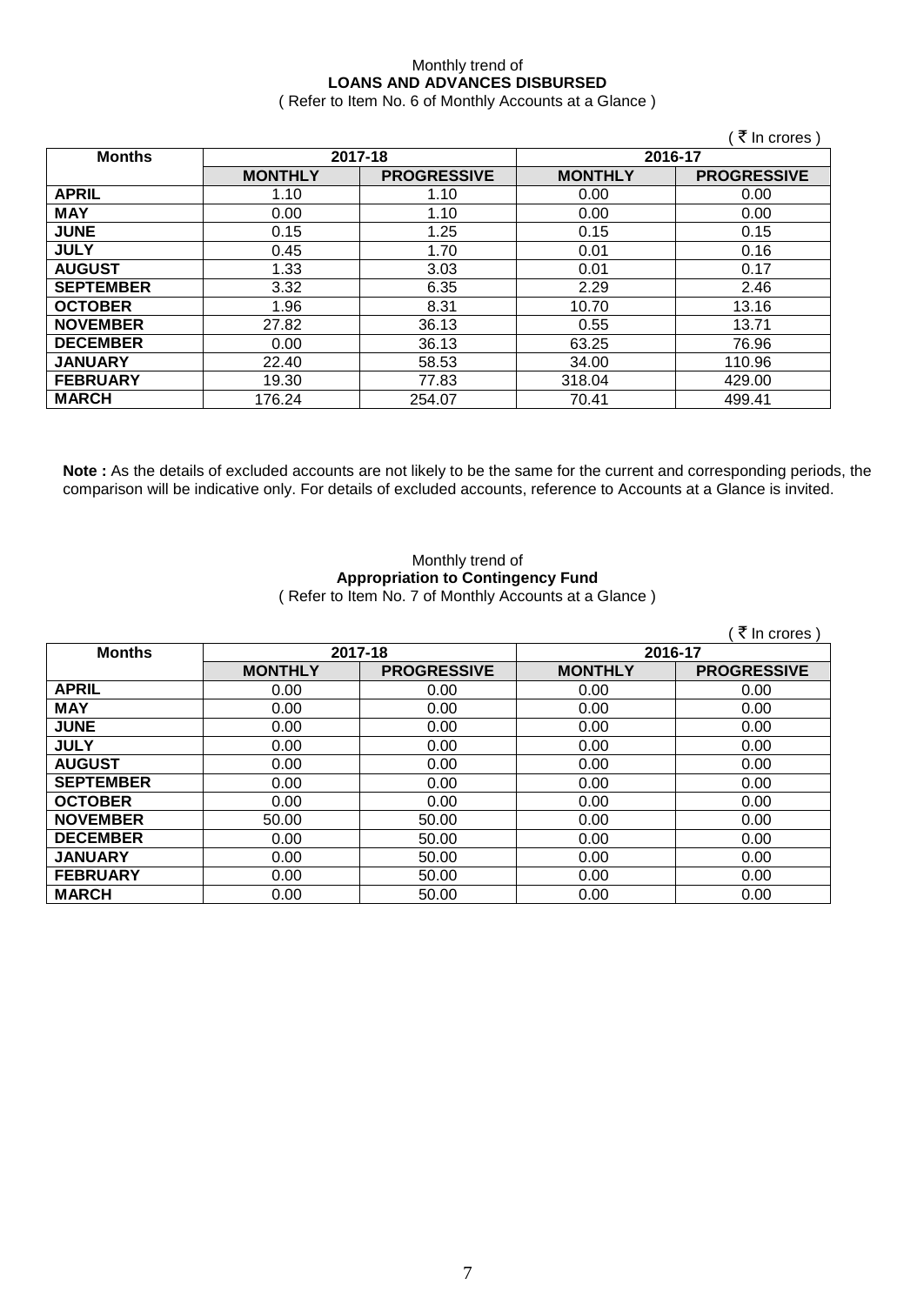#### Monthly trend of **TOTAL EXPENDITURE** ( Refer to Item No. 8 of Monthly Accounts at a Glance )

|                 |                |                    |                | ( ₹ In crores )    |
|-----------------|----------------|--------------------|----------------|--------------------|
| <b>Months</b>   | 2017-18        |                    | 2016-17        |                    |
|                 | <b>MONTHLY</b> | <b>PROGRESSIVE</b> | <b>MONTHLY</b> | <b>PROGRESSIVE</b> |
| <b>APRIL</b>    | 2,479.31       | 2,479.31           | 1,919.47       | 1,919.47           |
| <b>MAY</b>      | 2,405.21       | 4,884.52           | 3,218.11       | 5,137.58           |
| <b>JUNE</b>     | 4.075.54       | 8.960.06           | 2,495.75       | 7,633.33           |
| <b>JULY</b>     | 5,176.32       | 14,136.38          | 2,665.95       | 10,299.28          |
| <b>AUGUST</b>   | 5,036.60       | 19,172.98          | 4,026.52       | 14,325.80          |
| SEPTEMBER       | 5,946.82       | 25,119.80          | 3,325.66       | 17,651.46          |
| OCTOBER         | 471.26         | 25,591.06          | 4,197.90       | 21,849.36          |
| <b>NOVEMBER</b> | 3,787.68       | 29.378.74          | 3,263.71       | 25,113.07          |
| <b>DECEMBER</b> | 2,793.04       | 32,171.78          | 4,955.55       | 30,068.62          |
| <b>JANUARY</b>  | 4.836.05       | 37,007.83          | 4.335.41       | 34.404.03          |
| <b>FEBRUARY</b> | 7,774.06       | 44,781.89          | 4,599.90       | 39,003.93          |
| <b>MARCH</b>    | 18,110.35      | 62,892.24          | 14,611.27      | 53,615.20          |

**Note :** As the details of excluded accounts are not likely to be the same for the current and corresponding periods, the comparison will be indicative only. For details of excluded accounts, reference to Accounts at a Glance is invited.

#### Monthly trend of **REVENUE SURPLUS (+) / DEFICIT (-)** ( Refer to Item No. 9 of Monthly Accounts at a Glance )

|                  |                |                    |                | ₹ In crores )      |
|------------------|----------------|--------------------|----------------|--------------------|
| <b>Months</b>    | 2017-18        |                    | 2016-17        |                    |
|                  | <b>MONTHLY</b> | <b>PROGRESSIVE</b> | <b>MONTHLY</b> | <b>PROGRESSIVE</b> |
| <b>APRIL</b>     | $-1.170.06$    | $-1,170.06$        | 872.80         | 872.80             |
| <b>MAY</b>       | 3,133.26       | 1,963.20           | 129.15         | 1,001.95           |
| <b>JUNE</b>      | 17.40          | 1980.60            | 943.64         | 1,945.59           |
| <b>JULY</b>      | $-831.15$      | 1,149.45           | 1.077.20       | 3,022.79           |
| <b>AUGUST</b>    | $-1,571.11$    | $-421.66$          | 588.87         | 3,611.66           |
| <b>SEPTEMBER</b> | $-1,945.75$    | $-2,367.41$        | 1,623.90       | 5,235.56           |
| <b>OCTOBER</b>   | 4.854.14       | 2,486.73           | $-774.91$      | 4,460.65           |
| <b>NOVEMBER</b>  | 363.26         | 2,849.99           | $-575.88$      | 3,884.77           |
| <b>DECEMBER</b>  | 2,003.26       | 4,853.25           | 512.43         | 4,397.20           |
| <b>JANUARY</b>   | $-1.002.73$    | 3,850.52           | $-1.488.49$    | 2,908.71           |
| <b>FEBRUARY</b>  | $-2,790.01$    | 1,060.51           | $-961.01$      | 1,947.70           |
| <b>MARCH</b>     | $-4,171.06$    | $-3,110.55$        | -769.60        | 1,178.10           |